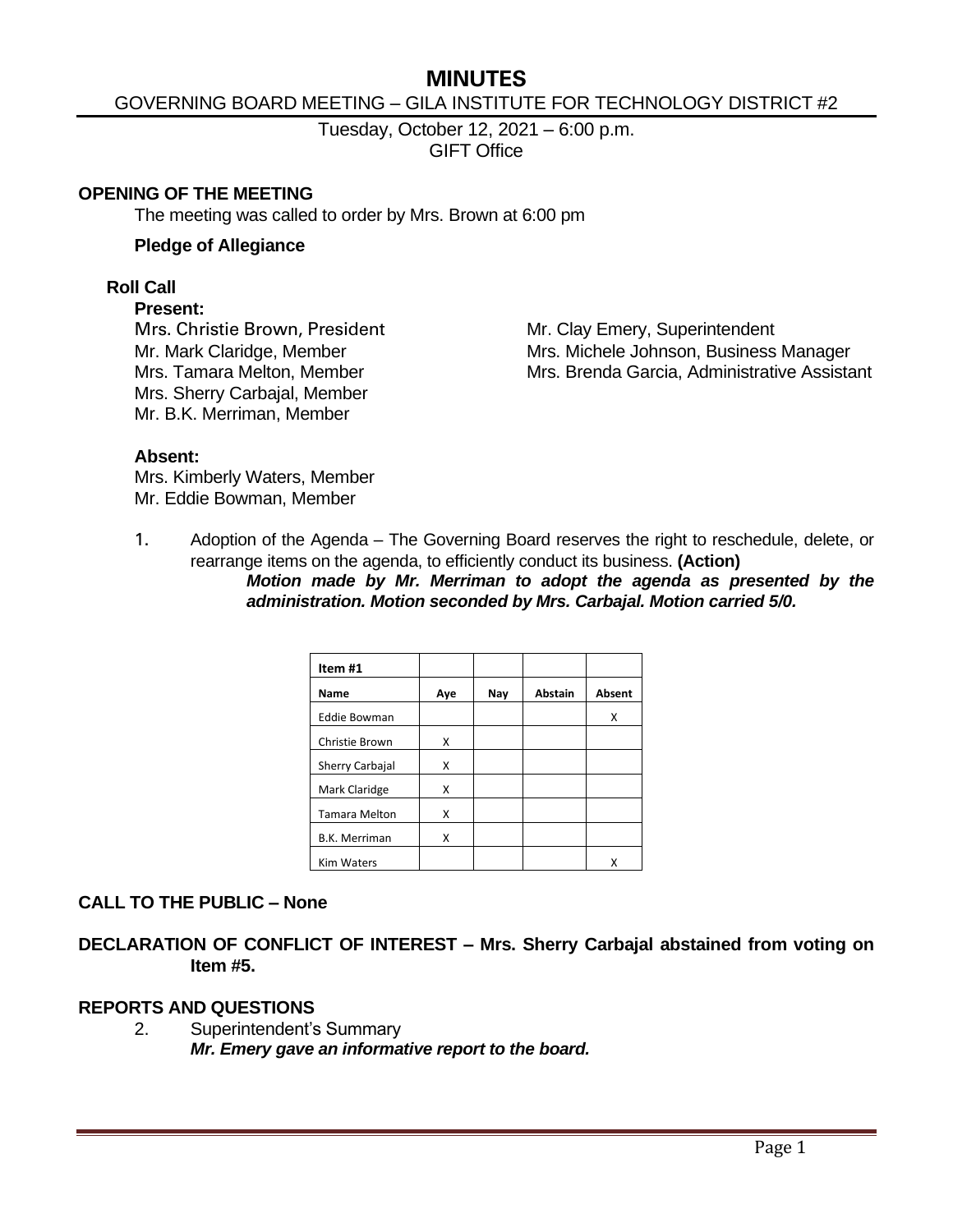## **CONSENT AGENDA – Action**

Approval of routine payroll and expense vouchers/routine matters

- 3. Approval of Minutes of the September 14, 2021, Regular Meeting. Recommendation to approve/ratify financial matters**.**
	- A. Payroll and expense vouchers.
	- B. Cash balance reports.

## *Motion made by Mr. Claridge to approve the consent agenda items as presented. Motion seconded by Mrs. Melton. Motion carried 5/0.*

| Item #3              |     |     |                |               |
|----------------------|-----|-----|----------------|---------------|
| Name                 | Aye | Nay | <b>Abstain</b> | <b>Absent</b> |
| <b>Eddie Bowman</b>  |     |     |                | Χ             |
| Christie Brown       | x   |     |                |               |
| Sherry Carbajal      | X   |     |                |               |
| Mark Claridge        | x   |     |                |               |
| <b>Tamara Melton</b> | x   |     |                |               |
| <b>B.K. Merriman</b> | x   |     |                |               |
| <b>Kim Waters</b>    |     |     |                | x             |

### **LEGAL/FINANCIAL**

### **New Business**

4. Discussion and approval of FY 2020-2021 Annual Financial Report (AFR) and the School-Level Reporting Form. **(Action)**

*Motion made by Mrs. Melton to approve Annual Financial Report (AFR) and the School-Level Reporting Form. Motion seconded by Mr. Claridge. Motion carried 5/0.*

| Item #4              |     |     |         |               |
|----------------------|-----|-----|---------|---------------|
| Name                 | Aye | Nay | Abstain | <b>Absent</b> |
| <b>Eddie Bowman</b>  |     |     |         | x             |
| Christie Brown       | X   |     |         |               |
| Sherry Carbajal      | X   |     |         |               |
| Mark Claridge        | x   |     |         |               |
| <b>Tamara Melton</b> | Χ   |     |         |               |
| <b>B.K. Merriman</b> | x   |     |         |               |
| <b>Kim Waters</b>    |     |     |         |               |

5. Discussion and approval of revision to GIFT 301 Plan 2021-22. **(Action)** *Motion made by Mrs. Melton to approve revision of GIFT 301 Plan 2021-22. Motion seconded by Mr. Merriman. Mrs. Sherry Carbajal abstained. Motion carried 4/0.*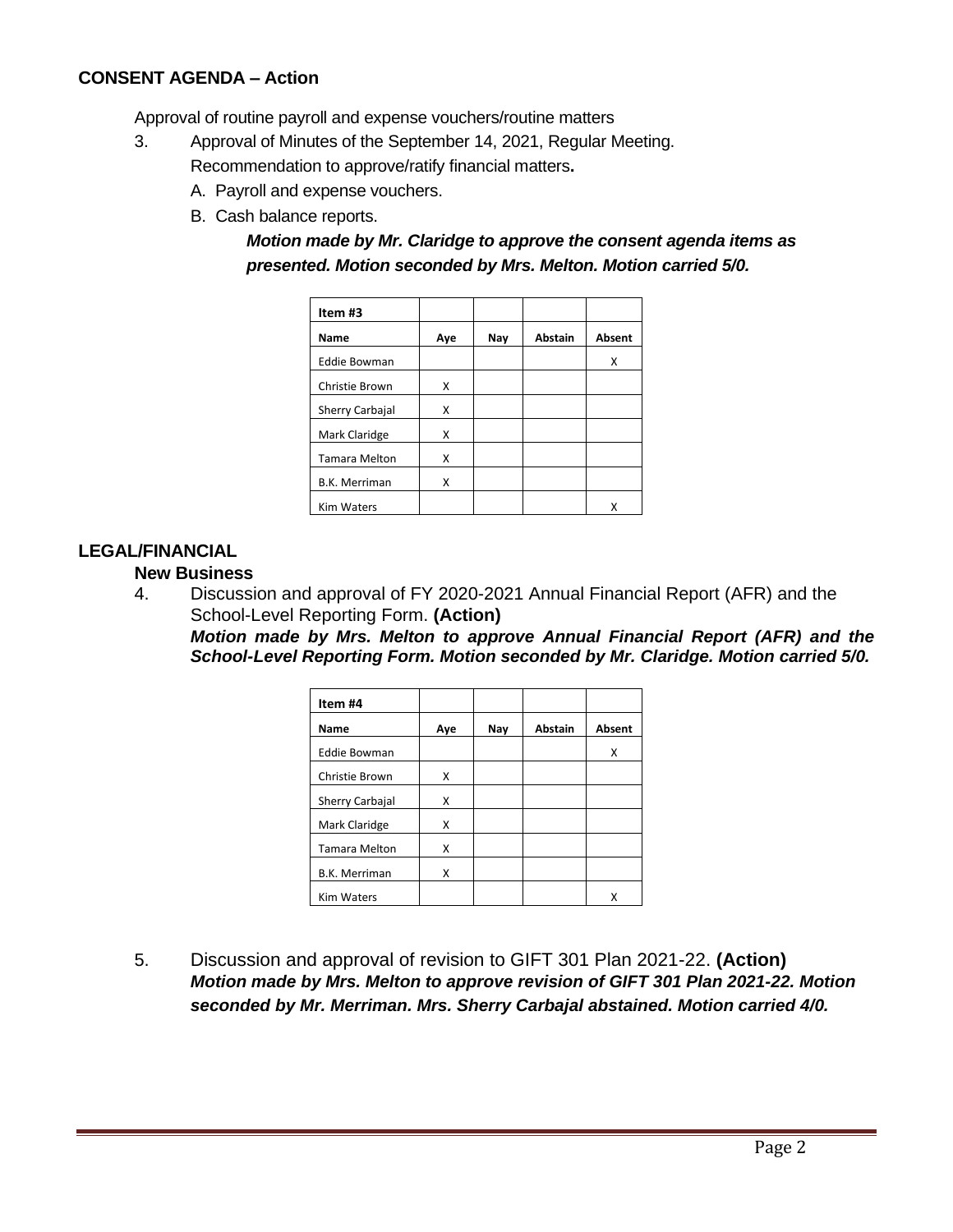| Item #5              |     |     |                |               |
|----------------------|-----|-----|----------------|---------------|
| Name                 | Aye | Nay | <b>Abstain</b> | <b>Absent</b> |
| <b>Eddie Bowman</b>  |     |     |                | Χ             |
| Christie Brown       | X   |     |                |               |
| Sherry Carbajal      |     |     | X              |               |
| Mark Claridge        | x   |     |                |               |
| <b>Tamara Melton</b> | x   |     |                |               |
| <b>B.K. Merriman</b> | X   |     |                |               |
| <b>Kim Waters</b>    |     |     |                | x             |

6. Discussion and approval of expenditure of up to \$30,000 for OSHA-10 courses. **(Action)**

*Motion made by Mr. Claridge to approve expenditure of up to \$30,000 for OSHA-10 courses. Motion seconded by Mrs. Carbajal. Motion carried 5/0.*

| Item #6              |     |     |                |               |
|----------------------|-----|-----|----------------|---------------|
| Name                 | Aye | Nay | <b>Abstain</b> | <b>Absent</b> |
| <b>Eddie Bowman</b>  |     |     |                | X             |
| Christie Brown       | X   |     |                |               |
| Sherry Carbajal      | X   |     |                |               |
| Mark Claridge        | X   |     |                |               |
| <b>Tamara Melton</b> | X   |     |                |               |
| <b>B.K. Merriman</b> | X   |     |                |               |
| <b>Kim Waters</b>    |     |     |                | x             |

7.Approval of Policy, regulations, and Exhibits, second reading/approval. **(Action)** *Motion made by Mr. Merriman to approve Policy, regulations, and Exhibits. Motion seconded by Mr. Claridge. Motion carried 5/0*

| Item #7              |     |     |                |        |
|----------------------|-----|-----|----------------|--------|
| Name                 | Aye | Nay | <b>Abstain</b> | Absent |
| <b>Eddie Bowman</b>  |     |     |                | x      |
| Christie Brown       | X   |     |                |        |
| Sherry Carbajal      | X   |     |                |        |
| Mark Claridge        | X   |     |                |        |
| <b>Tamara Melton</b> | X   |     |                |        |
| <b>B.K. Merriman</b> | X   |     |                |        |
| <b>Kim Waters</b>    |     |     |                | x      |

Policy BDF — Advisory Committees

Policy BEDD — Rules of Order

- Policy BEDH Public Participation at Board Meetings
- Policy BIB Board Member Development Opportunities, Regulation BIB-R Board Member Development Opportunities
- Policy DIE Audits / Financial Monitoring